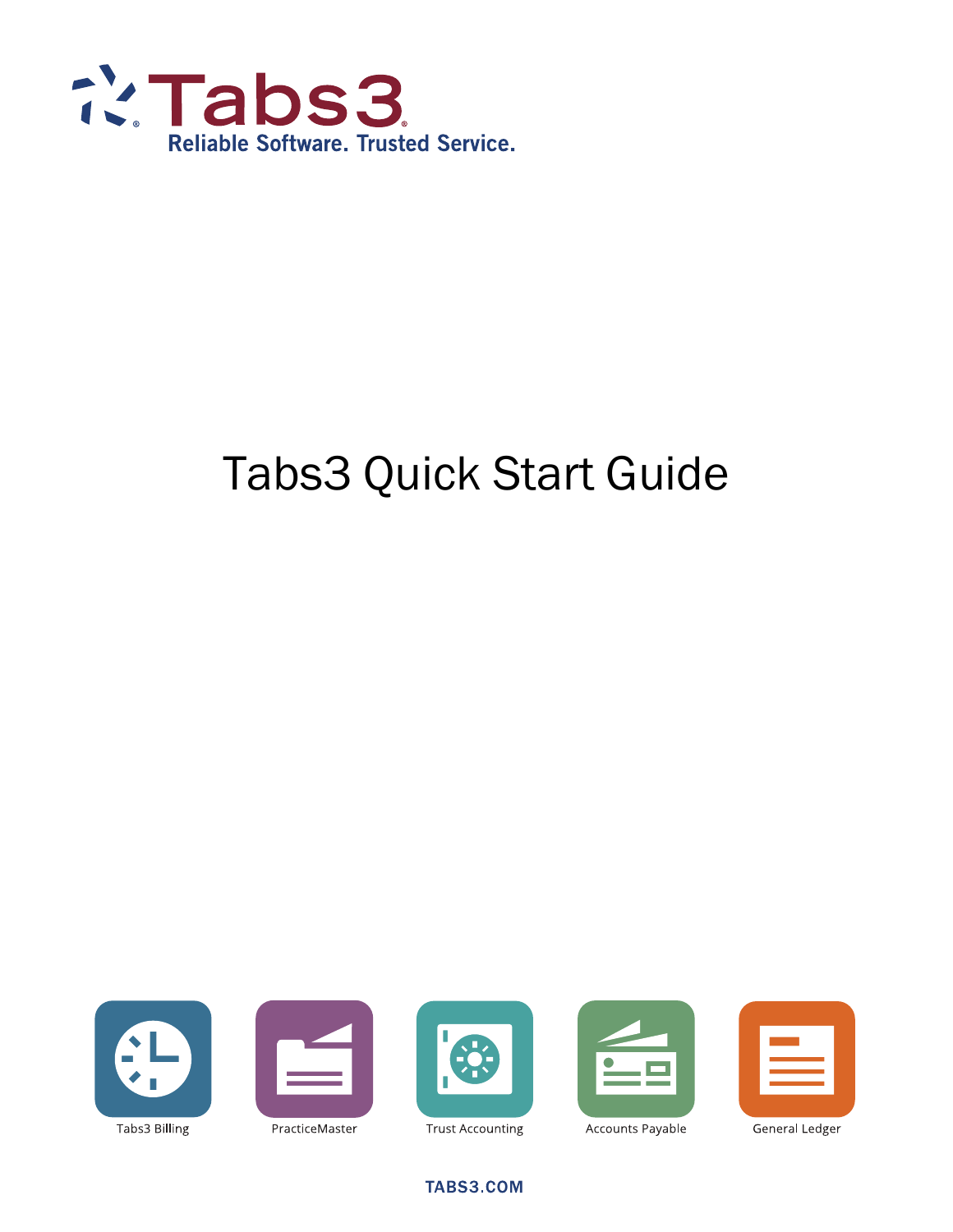#### **Tabs3 Quick Start Guide**

Copyright © 2017-2022

Software Technology, LLC 1621 Cushman Drive Lincoln, NE 68512 (402) 423-1440 **[Tabs3.com](http://tabs3.com/)**

Tabs3, PracticeMaster, and the "pinwheel" symbol ( ) are registered trademarks of Software Technology, LLC.

Version 2022 (Wednesday, January 5, 2022)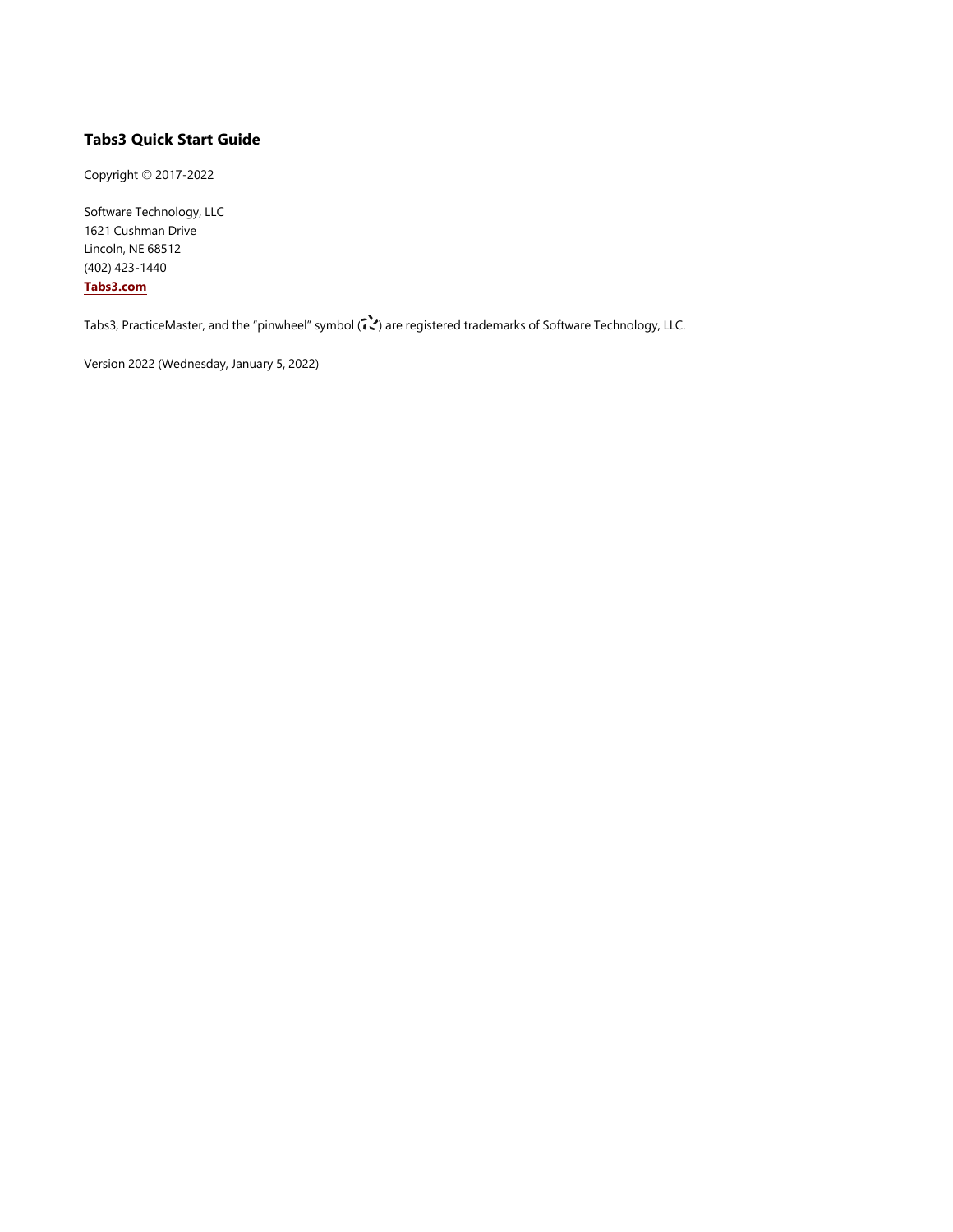# **Tabs3 Billing Getting Started Guide**

Congratulations! You've made the decision to work with Tabs3 Billing. Now, let us show you how to get started and where to go when you need more information.

#### **Table of Contents**

| 13 |
|----|
|    |

## <span id="page-2-0"></span>*Before You Start*

Before you can get started, you need to install Tabs3 Billing.

### <span id="page-2-1"></span>**Installation**

If you have not yet installed Tabs3 Billing, it's easy to do. Follow the instructions provided in the Pre-Install Guide and Post-Install Guide. These installation guides can be accessed at **[Tabs3.com/docs](https://www.tabs3.com/support/docs.html)**.

**Tip:** During the installation of the software, you will be asked if you want to install the Starter Data. We recommend installing Starter Data for a faster start. Starter data includes transaction codes, statement templates, categories, and more.

**More Info – Installation**

**Training Video**

<sup>l</sup> **Tabs3 [Billing](https://www.tabs3.com/t3overviewvideo) Basics**

**Tabs3 Software Pre-Install Guide Tabs3 Software Post-Install Guide**

<sup>l</sup> **[Tabs3.com/docs](https://www.tabs3.com/support/docs.html)**

### <span id="page-2-2"></span>**Starting Tabs3 Billing**

- 1. From the Windows desktop, double-click the **Tabs3** icon.
- 2. The Getting Started wizard will be displayed, allowing you to configure the Tabs3 Software.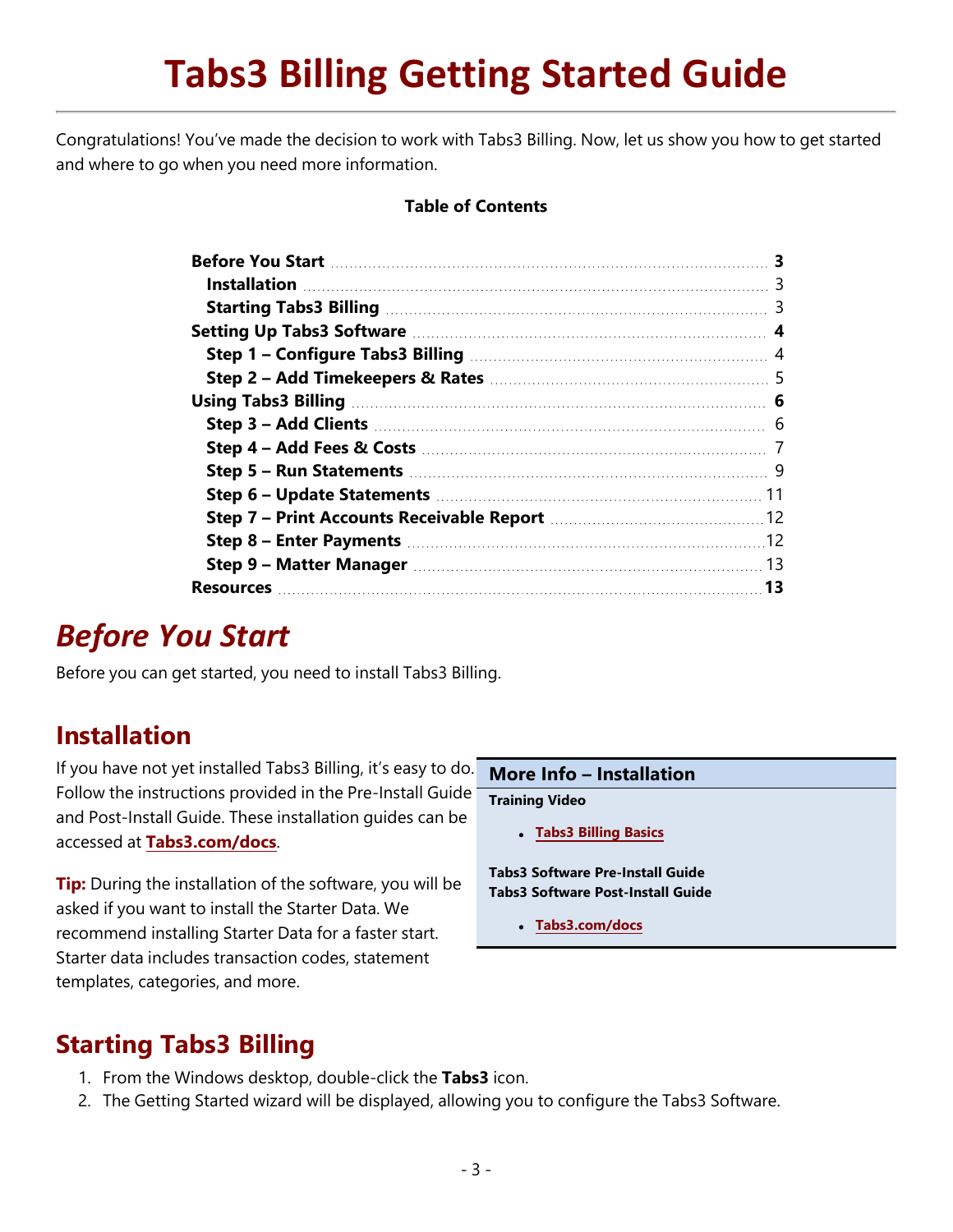## <span id="page-3-0"></span>*Setting Up Tabs3 Software*

The Guided Setup will walk you through configuring the Tabs3 Software after first installing the Tabs3 Software or when adding licenses of new programs.

When first installing the Tabs3 Software, you will be prompted to enter details about the firm and your user information, which will be used to configure your login account. Depending on the software being installed, you will also be prompted to determine the Decimal Places for your Key Type (by how many matters you have for your clients), configure bank information, and create a timekeeper.

#### **More Info - Customization**

#### **Help Topics**

- <sup>l</sup> **Press F1 in the Customization window**
- <sup>l</sup> **Click the Index tab and type "Client ID"**

#### **Training Video**

<sup>l</sup> **Tabs3 Billing [Customization](https://www.tabs3.com/t3customvideo) Settings**

**The Tabs3 Software Administrator Guide**

<sup>l</sup> **[Tabs3.com/docs](https://www.tabs3.com/support/docs.html)**

After completing the Guided Setup, you will automatically be logged in using the information you provided, and the Tabs3 Software will be ready to use.

You can set up users in System Configuration, additional timekeepers in Tabs3 Billing, and customize your configuration options after the Guided Setup is complete.

## <span id="page-3-1"></span>**Step 1 – Configure Tabs3 Billing**

After initial configuration, the defaults for Tabs3 Billing Customization are configured. However, additional settings can be specified. The Customization window consists of several tabs.

#### ▶ **Configuring the Tabs3 Billing Customization Window**

- 1. From the Quick Launch, search for and select "Customization."
- 2. On the **Main** tab:
	- a. Note that the **Key Type** is set to Numeric and the **Decimal Places** are configured based on your choice during the Guided Setup wizard. For additional information and steps for adjusting these options, see Knowledge Base article **[R11049](https://support.tabs3.com/main/r11049.htm)**, "Changing the Key Type or Decimal Places."
	- b. Specify the **First Month of Reporting Year** field. Most firms use January, but some firms' fiscal year starts with a different month. *(Note: This month is different than the current reporting month.)*
- 3. On the **Options** tab:
	- a. Specify whether you want statements numbered at the firm or client level in the **Statement Numbering** field. *(Note: We recommend numbering at the firm level so you can easily search by statement number when entering payments.)*
- 4. On the **Rates** tab:
	- a. If your state requires you to charge sales tax on services, expenses, or advances, select the corresponding check box and enter the tax rate in the **Rate 1** field.
	- b. If you want to charge finance charge on past due balances, select the corresponding check boxes and enter the annual rate in the **Rate 1** field (e.g., enter 12.00 if you charge an annual finance charge of 12% per year).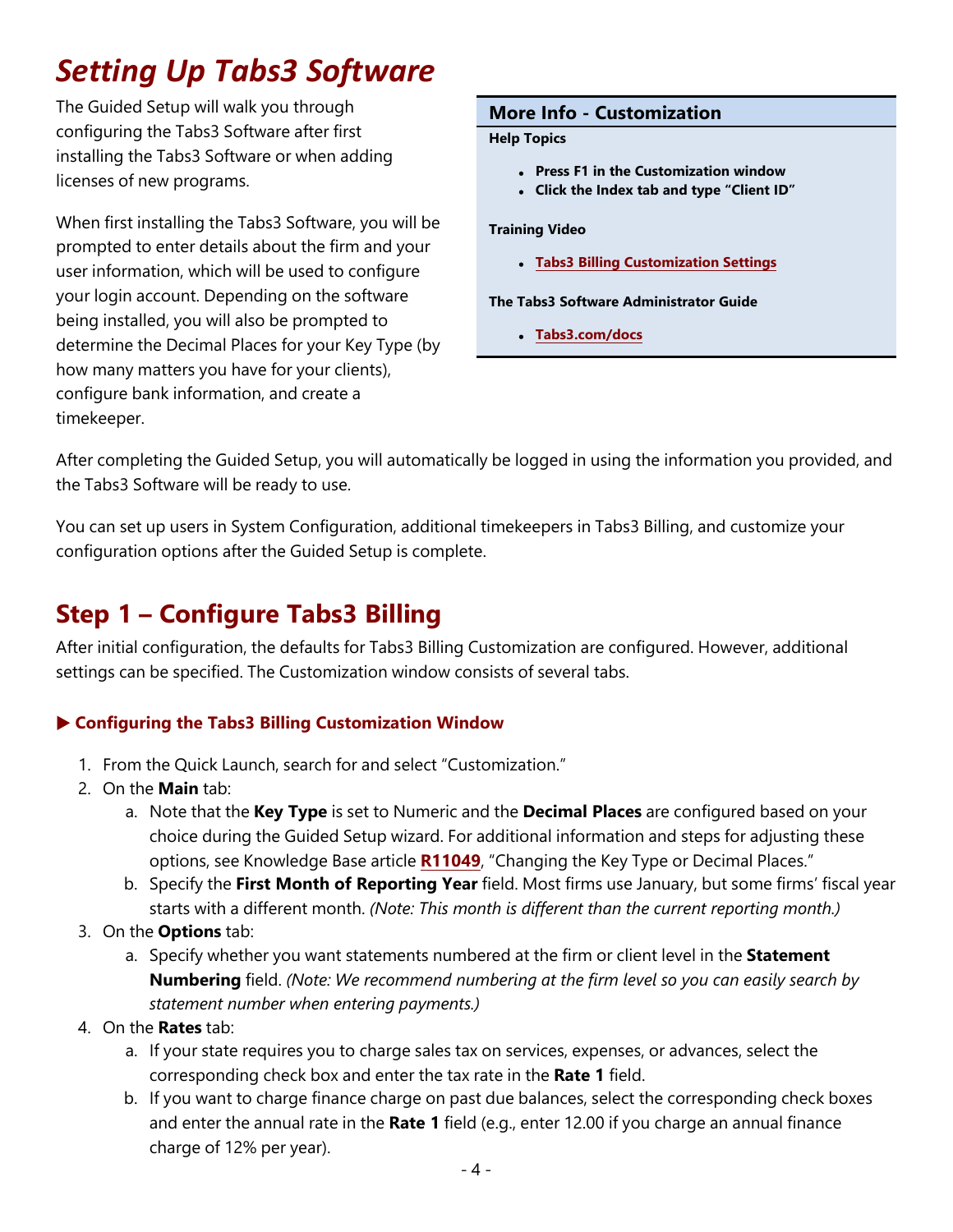#### 5. On the **Client Defaults** tab:

- a. Specify the defaults that will be used when adding a new client.
- b. If assessing sales tax, in the **Sales Tax** section, select the default sales tax rate.
- c. If assessing finance charge, select the **Assess Finance Charge** check box, the **Rate**, and the number of **Days** past due before the finance charge will be assessed.
- 6. Click  $\ddot{\bullet}$  to save the changes, and then close Customization.

**Note:** If the Customization window was previously saved, the window will not be opened automatically. Once Customization is saved, the **Key Type** and **Decimal Places** fields will be dimmed and must be changed using the **Change Key Type** program.

#### **Entering Firm Information for Statements & Reporting Purposes**

Use System Configuration to enter your firm's name for reporting purposes. System Configuration includes configuration for Tabs3 Billing, PracticeMaster, and Tabs3 Financials. Your firm's name and address information can also be used for statements.

- 1. Start Tabs3 Billing.
- 2. From the Application Toolbar, click the **System Configuration** toolbar button as shown in the image on the right.



- 3. The System Configuration window will be opened. From the **File** menu, point to **Open** and select **Firm**.
- 4. Enter your Firm's name and other information.
- 5. Click  $\Box$  to save the changes.
- 6. Close the System Configuration window.

**Tip:** System Configuration is also used to create user accounts and define privileges for individual users who will be using the software.

**Tip:** Refer to the Statement Formatting Guide for more information on customizing statements.

**More Info - Firm Information**

**Help Topics - Press F1 in the Firm Information window**

**The Tabs3 Software Administrator Guide**

<sup>l</sup> **[Tabs3.com/docs](https://www.tabs3.com/support/docs.html)**

## <span id="page-4-0"></span>**Step 2 – Add Timekeepers & Rates**

Next, you need to set up timekeepers. Timekeepers are the individuals in your office whose time is billed to clients.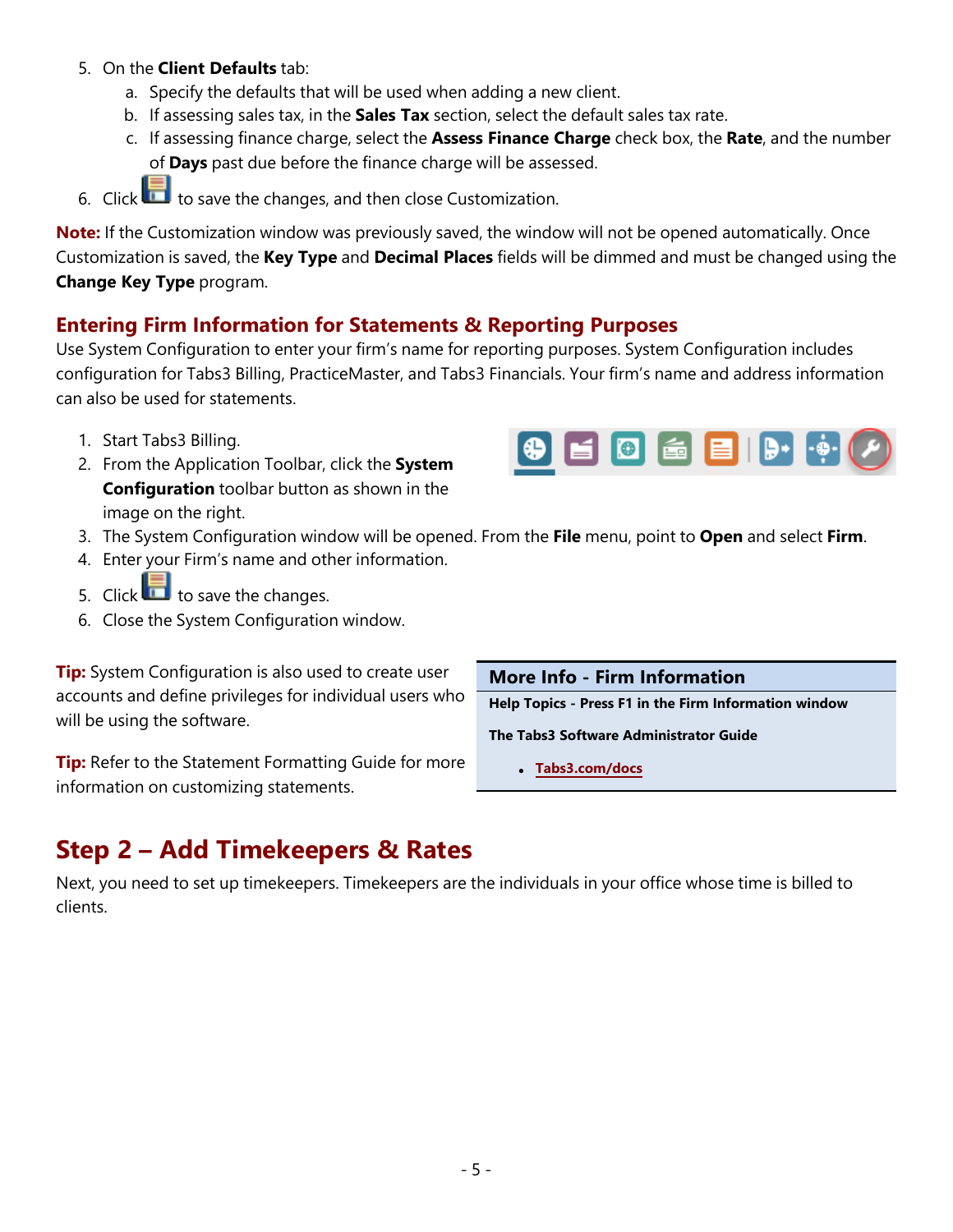#### ▶ **To add timekeepers**

- 1. In the Quick Launch, search for and select "Timekeeper Information."
- 2. On the **Timekeeper** tab:
	- a. Press *Ctrl+N* to add a new timekeeper number.

**Tip:** Most firms use "1" for the senior partner.

- b. Select the **User** who will be tracking time.
	- If the user has not yet been created, click the **Add User** link.

#### **More Info – Timekeepers & Rates**

**Help Topics – Press F1 in the Timekeeper window**

#### **Training Videos**

- <sup>l</sup> **Working with [Timekeepers](https://www.tabs3.com/t3timekeepervideo)**
- <sup>l</sup> **How [Rates](https://www.tabs3.com/t3ratesvideo) Work**

#### **Billing Methods Guide – Hourly Billing**

- <sup>l</sup> **[Tabs3.com/docs](https://www.tabs3.com/support/docs.html)**
- Once specified, the contact name and initials are shown.
- c. Click the drop-down arrow in the **Level** field to select the timekeeper level. **Tip:** Additional levels can be defined via the **Misc Desc** tab.
- 3. In the Rates section:
	- a. Enter the timekeeper's default hourly billing rate in the **Rate 1** field.
	- b. You can use **Rate 2** for a premium rate, discounted rate, court rate, etc. However, it is best to use **Rate 2** consistently for all timekeepers. For example, if **Rate 2** is the court rate, make sure Rate 2 is the court rate for all timekeepers. Enter any additional rates as desired.
- 4. Click  $\Box$  to save the changes.
- 5. Add additional timekeepers as needed by repeating steps 2 through 4.

**Tip:** Custom billing rates can be set up at the client level. See the Billing Methods Guide for more information.

**Note:** The Administrator Guide and Client & Contacts Guide contain additional information about creating users, timekeepers, and contacts.

## <span id="page-5-0"></span>*Using Tabs3 Billing*

Once you've set up your timekeepers and rates, you're ready to add clients, fees, and costs, and then run statements.

## <span id="page-5-1"></span>**Step 3 – Add Clients**

Clients are added to Tabs3 Billing using the Client program. When you add a client, a contact record is created for the individual or organization. Contact records can also be used by other clients and matters.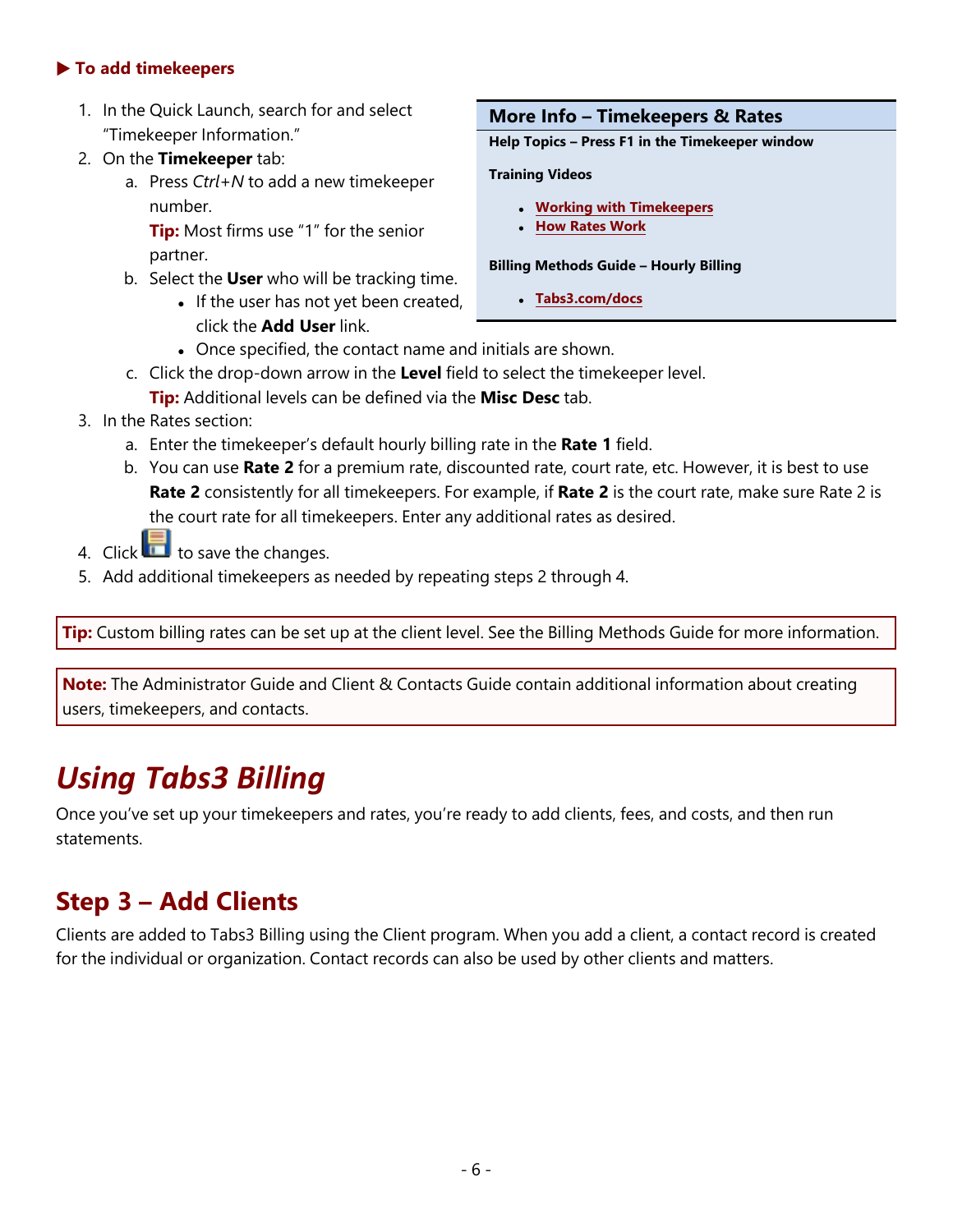#### ▶ **To add clients**

- 1. From the Quick Launch, search for and select "Client Information."
- 2. On the **Address** tab:
	- a. Press *Ctrl+N* to add a new client.
		- i. The New Client Record window will be displayed. Select the desired option for the Client ID you want to use to identify the client.
		- ii. Click **OK**.

#### **More Info - Clients & Contacts**

**Help Topics – Press F1 in the Client or Contact window**

#### **Training Video**

<sup>l</sup> **[Getting](https://www.tabs3.com/t3clientvideo) Started with Clients**

#### **Clients & Contacts Guide**

- <sup>l</sup> **[Tabs3.com/docs](https://www.tabs3.com/support/docs.html)**
- b. Enter the **Client Name** (e.g., Jones/Mary T. or United Insurance Company).
- c. A Contact Information window will be displayed, allowing you to enter the address and phone

information for the contact. Enter the desired information and click to save the changes.

- d. After saving the contact information, you are returned to the **Address** tab of the client file with the contact information already filled in.
- 3. On the **Setup** tab, specify the desired **Billing Category** and **Primary Timekeeper**.
- 4. On the **Billing Preferences** tab, under **Statement Delivery Options**, double-click the first record in the table. This is where you designate whether the client will receive a printed statement and/or an email statement.
- 5. Click **OK** to close the Bill To Record window and then click to save the changes.

**Tip:** When entering information for a potential client, enter the information in a Contact record. Then, when the contact becomes a client, use the contact record to populate the client record. You can access the Contact file by clicking the **People** group on the **All Actions** tab group of the **Home** page and then clicking the **Contact Information** icon, or by entering "Contact" in the **Search Actions** field of the **Quick Launch** pane.

## <span id="page-6-0"></span>**Step 4 – Add Fees & Costs**

Fees and costs are entered using the Fee and Cost programs.

#### ▶ **To add fees**

- **More Info – Fees Help Topics – Press F1 in the Fee window Training Video** <sup>l</sup> **[Working](https://www.tabs3.com/t3feevideo) with Fees** 1. From the Quick Launch, search for and select "Fee Entry." 2. By default, the last accessed Client ID is used for the default. Select the desired client by doing one of the following: **.** Press *Enter* to accept the selected Client ID.
	- Enter a different Client ID.
	- Click the drop-down button to select a different client from the Client Lookup window.
- 3. Press *Enter* or *Tab* in the **Reference** field to add a new fee.
- 4. Select the desired **Timekeeper**.
- 5. Enter the desired **Date**.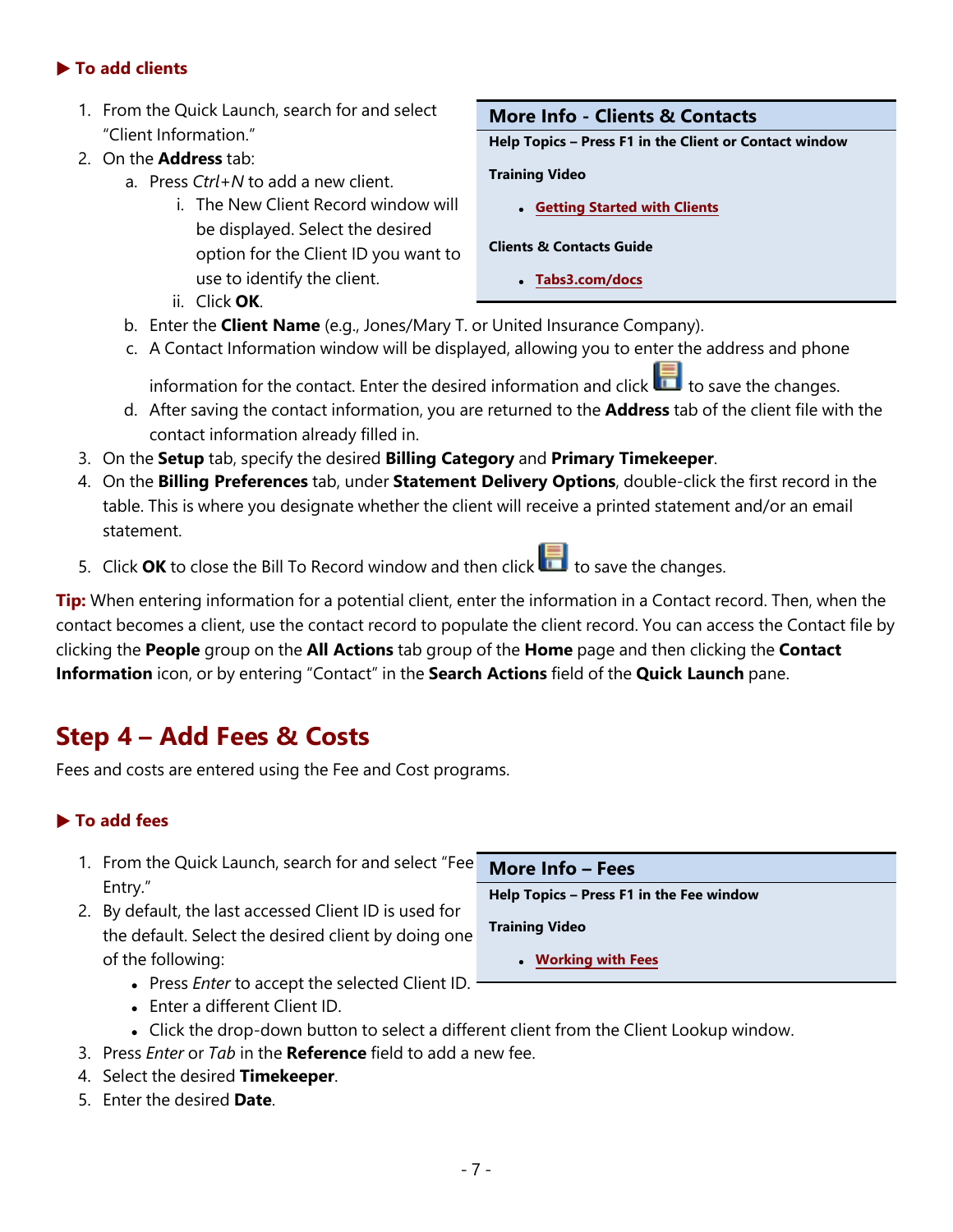6. Click the drop-down button in the **Tcode** field to select the desired transaction code. Transaction codes represent a type of service or activity.

**Tip:** Tcodes are optional. If desired, use tcode 1 and enter your own description.

**Tip:** Right-click the **Tcode** field and select **Edit Transaction Code** to add or edit transaction codes.

- 7. Enter the **Hours Worked**. For example, 15 minutes would be entered as .25 hours.
- 8. After selecting the desired transaction code, the default description for that transaction code will be used in the **Description** field. Edit this field as desired.

**Tip:** Use transaction codes or text macros to create commonly used phrases or paragraphs to aid in faster data entry.

9. Click  $\Box$  to save the changes.

#### **Detail vs. Rapid Entry Mode**

The Fee Entry program has a detail mode and a rapid mode. The steps above use the fields in Rapid mode. Let's take a look at Detail mode.

**.** While in the Fee window, click the **Detail/Rapid D** button.

When in Detail mode, additional fields are shown above the **Description** including the **Hours to Bill**, **Rate**, and **Amount** fields. Furthermore, additional fields are shown below the **Description** field including **Category**, **Bill Code**, **Rate Code**, **Status**, **Sales Tax**, **User ID**, and **Date Entered**. When you are in Rapid mode, the text **Rapid Fee** is shown in the title bar.

#### **Fee Entry List**

You can see a list of fee transactions by using the **Toggle List** button (or *Alt+G*). Notice that the transaction you saved is shown in the list. If you want to edit the transaction, simply double-click the entry to retrieve it in

the data entry form. After making any changes, click  $\Box$  to save the changes.

#### **Recap of Hours**

The Recap of Hours window shows the cumulative billable and non-billable hours and amounts for the specified timekeeper on any given day. This makes it easy for timekeepers to see whether any time entries are missing.

#### **More Info – Recap of Hours**

**Help Topics – Press F1 in the Recap of Hours window**

**Training Video**

- <sup>l</sup> **Using the [Recap](https://www.tabs3.com/recapvideo) of Hours**
- In the Quick Launch, search for and select "Recap of Hours;" or
- **.** While in the Fee program, click the **Recap of Hours EX** button.

The first time you open the Recap of Hours window, you will be prompted to select the Timekeeper whose hours you want to view. You can select a different timekeeper by clicking the  $\overleftrightarrow{\mathbb{G}}$  icon.

**Tip:** In the Quick Launch, search for and select "Recap of Hours Report" to generated a printable report for any time period. This report shows a calendar with the number of billable and non-billable hours for each day by timekeeper.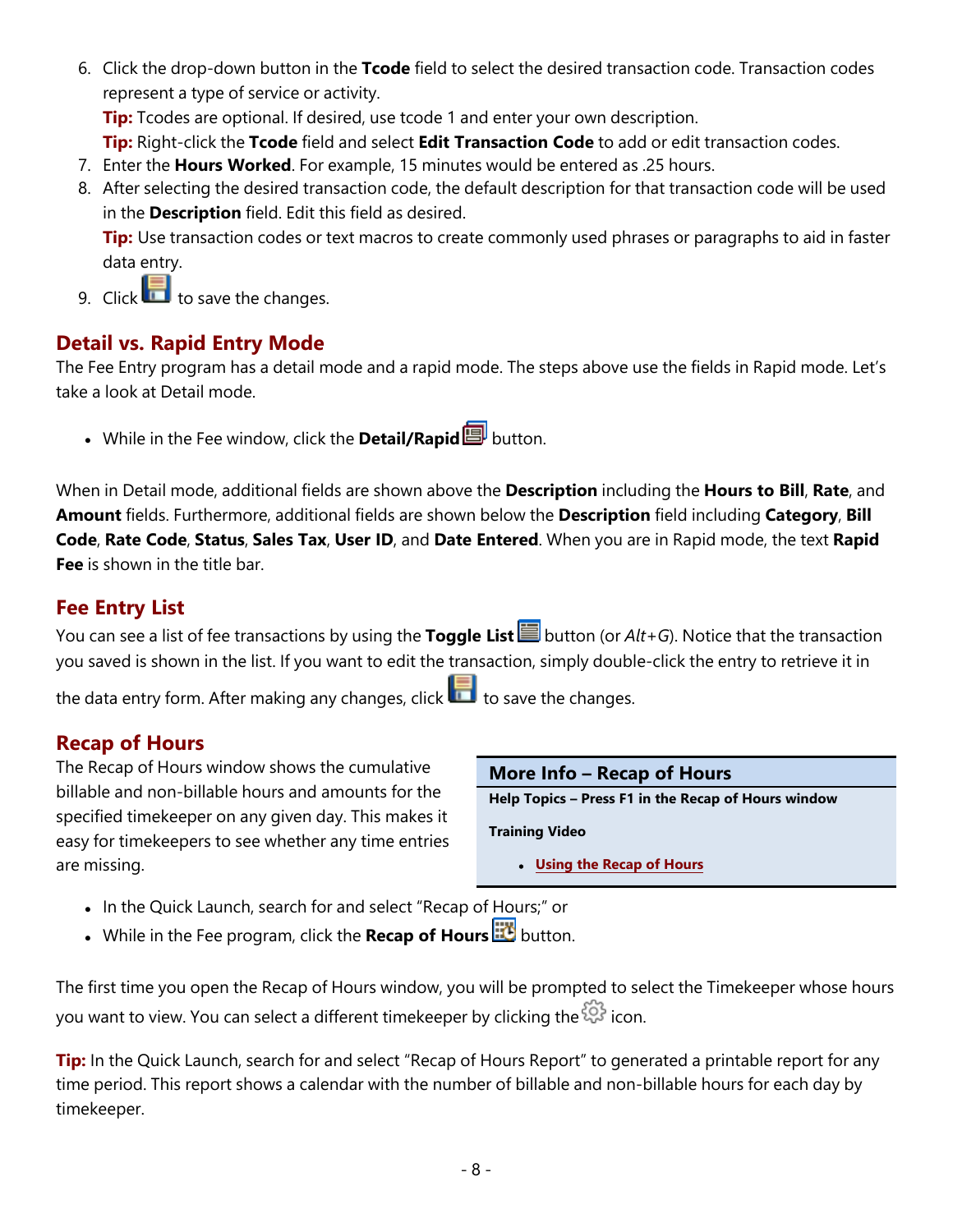#### **Verification Lists**

When you close the Fee program, you will be provided the opportunity to print a Verification List. Verification Lists are optional and include a list of the transactions that were entered, changed, or deleted during the session. Verification Lists are also available for the Cost and Payment data entry programs.

#### **Working with Costs**

In Tabs3 Billing, costs are classified as expenses or advances. Expenses are "soft" or "indirect" costs, whereas advances are "hard" or "direct" costs. Costs are classified differently for accounting and tax purposes. Examples of expenses include photocopy expenses, long distance, postage, etc. Examples of advances include filing fees, witness fees, medical costs, etc.

**Tip:** You can show expenses and advances separately on a statement, or you can combine them.

#### ▶ **To add costs**

- 1. From the Quick Launch, search for and select "Cost Entry."
- 2. Enter the desired Client ID.
- 3. Press *Enter* or *Tab* in the **Reference** field to add a new cost.
- 4. Enter the desired **Date**.
- 5. Click the drop-down button in the **Tcode** field.
	- a. Notice that the list of transaction codes is different for costs. This is because each transaction code is assigned a Fee, Expense, or Advance attribute when it is defined. Notice the **Type** column in the Tcode Lookup window shows E or A, thus indicating whether the tcode is an expense or advance.
	- b. Select the desired tcode.
- 6. Notice the **Units** and **Rate** fields are available. These fields can be used for mileage or photocopies, for example.
- 7. Enter the **Amount**.
- 8. Enter the **Description**.
- 9. Click to save the changes.

Like the Fee Entry program, you can use the **Detail/Rapid** button to toggle between Detail and Rapid Mode. You can use the **Toggle List B** button to hide or display a list of costs at the bottom of the window. When you exit the Cost Entry program, you will be given the option to print a Cost Entry Verification List.

## <span id="page-8-0"></span>**Step 5 – Run Statements**

Once all fees and costs have been entered, you can run a statement for the client.

#### ▶ **To run a statement**

- 1. In the Quick Launch, search for and select "Generate Statements."
- 2. On the **Client** tab, specify the desired clients for the beginning and ending **Client ID**, or leave these fields blank to print statements for all clients.

- 9 -

**More Info – Costs Help Topics – Press F1 in the Cost window**

**Training Video**

<sup>l</sup> **[Working](https://www.tabs3.com/t3costvideo) with Costs**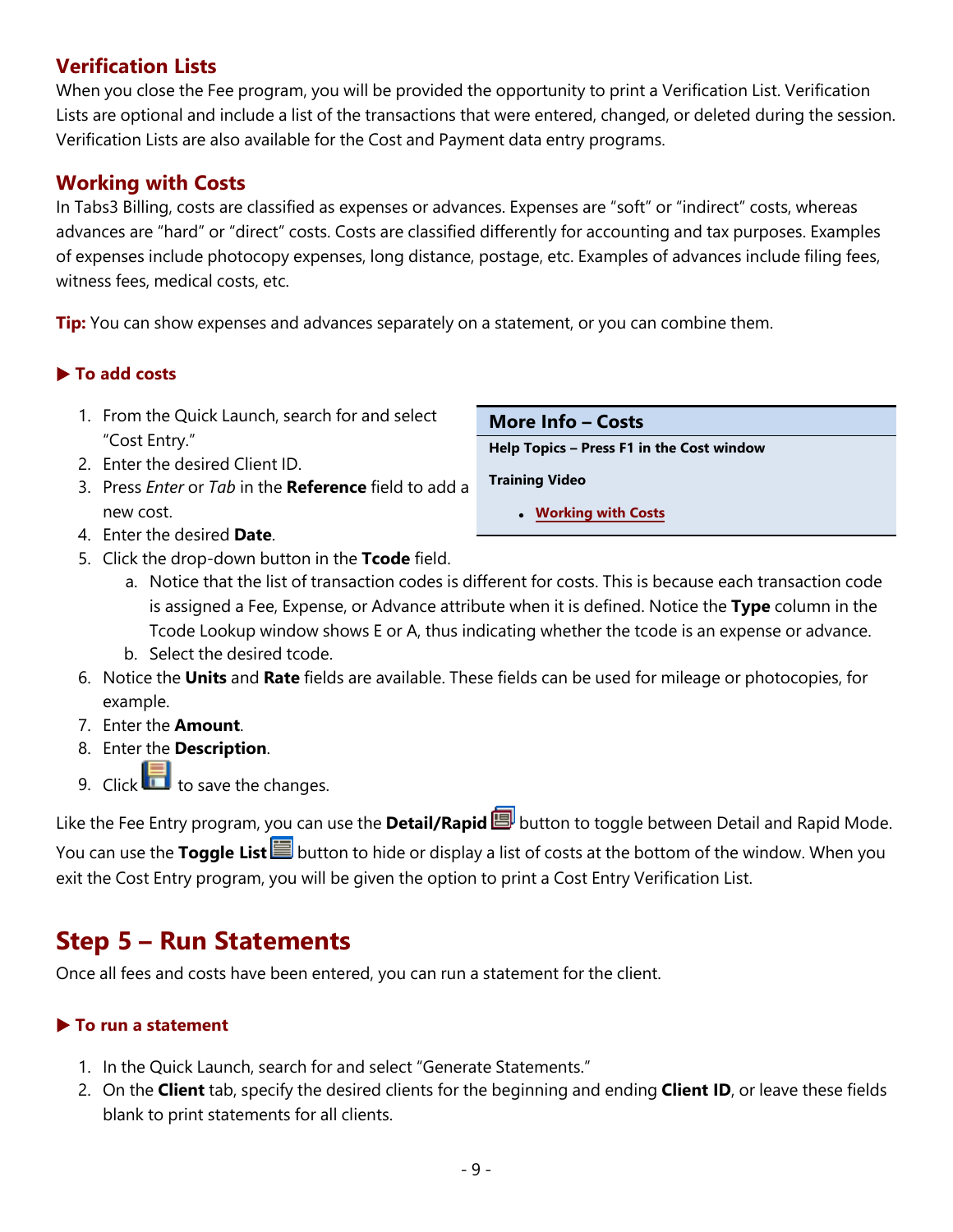- 3. On the **Transactions** tab, you can specify a cut-off date for fees and costs if desired.
- 4. On the **Options** tab, select **Draft**. We want to run a draft statement for review purposes.
- **Tip:** Select the **Print Reference Numbers** check box to include reference numbers on statements to assist with selecting individual transactions for editing purposes.
- 5. Click **OK**.
- 6. You can either print or preview the statement. Click **Preview** to review the statement before printing.

When reviewing the statement in the Preview window, you can easily modify any transaction by moving your mouse over the transaction description, then clicking it when it turns yellow. After saving any changes to the transaction, you will be returned to the statement. Click the **Refresh** button at the bottom of the Preview window to refresh the statement with your changes.

#### **Changing the Statement Format**

Statement format is controlled by statement templates. Each client is assigned a statement template for draft statements and one for final statements. Tabs3 Billing also includes a Statement Designer that provides the ability to create customized page layouts for your statements. Once designed, page layouts can be applied to one or more statement templates.

#### **More Info – Statements**

#### **Help Topics**

- <sup>l</sup> **Enter "Statements" on the Index tab and select Overview**
- <sup>l</sup> **Press F1 in the Generate Statements, Statement Designer, and Statement Templates windows**

**Training Videos**

- <sup>l</sup> **Statement [Generation](https://www.tabs3.com/t3stmtvideo) Basics**
- <sup>l</sup> **Utilizing [Statement](https://www.tabs3.com/t3stmttmplvideo) Templates**

**Tabs3 Billing Statements Guide Tabs3 Billing Statement Formatting Guide**

<sup>l</sup> **[Tabs3.com/docs](https://www.tabs3.com/support/docs.html)**

**Knowledge Base Article R11338 – Emailing Tabs3 Statements**

<sup>l</sup> **[support.Tabs3.com/main/R11338.htm](https://support.tabs3.com/main/R11338.htm)**

Let's say after reviewing the statement, you want to

change the format of the fees so it shows hours and rates. The statement format can be changed via the Client file. However, if you still have the statement displayed in the Preview window, you can open the Client file by moving the mouse over the **Account No.** at the top of the statement and clicking it when it turns yellow.

#### ▶ **To change the statement format**

- 1. Open the Client File by doing one of the following:
	- When previewing a statement, mouse over the Account No. at the top of the statement and click it when it turns yellow.

*…or…*

- From the Quick Launch, search for and select "Client Information."
- 2. On the **Statement Options** tab, right-click in the **Draft Template** field (or **Final Template** field) and select **Edit Statement Templates**.
- 3. On the **Fee Format** tab, in the **Include** section that is to the right of the **Fee Format** section:
	- a. Select the **Rate** check box.
	- b. In the **Hours** drop-down list, select **Detail**.
- 4. After making all changes to the statement template:
	- a. Press *Ctrl+S* to save the changes.
	- b. Close the Statement Template window.
	- c. Close the Client window.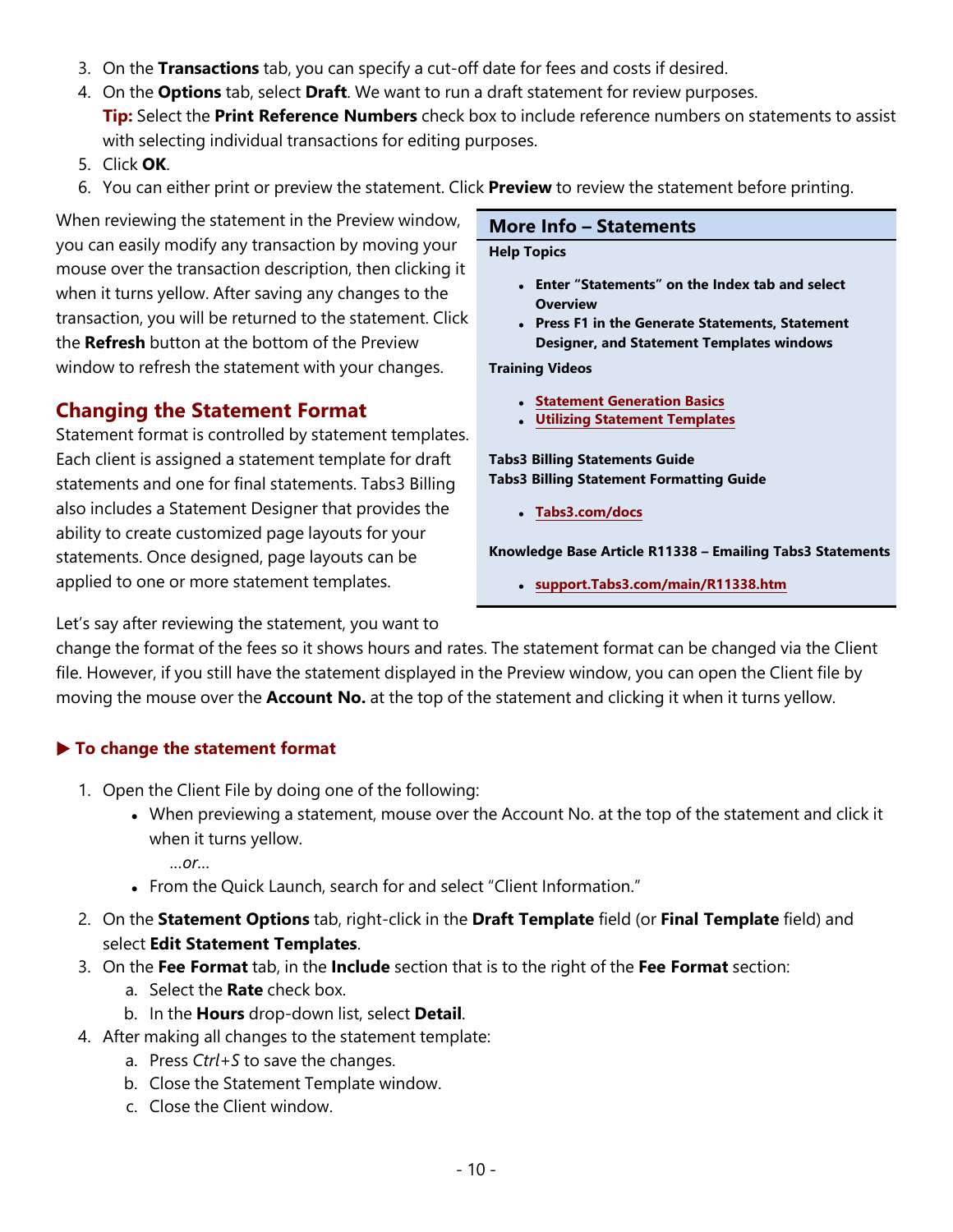5. Rerun the statement. If you are still in the Preview window, simply click the **Refresh** button to rerun the draft statement.

**Tip:** Keep in mind that changing the statement template affects *all clients* that use that template.

#### **Generate a Final Statement**

Once you approve the draft statement, you must run a final statement. This can be accomplished by changing the **Statement Type** from **Draft** to **Final** on the **Options** tab. Or, it can be run using the Pre-Bill Tracking window.

#### ▶ **Generating a Final Statement via Pre-Bill Tracking**

- 1. In the Quick Launch, search for and select "Pre-Bill Tracking."
- 2. Highlight the desired Client ID.
- 3. Click the **Reviewed** button at the bottom of the window to indicate the statement was reviewed.
- 4. Click the **Final Statements** button to generate a final statement.
- 5. Click **OK**.

#### **Pre-Bill Tracking**

The Pre-Bill Tracking window makes it easy to track the status of statements. When draft statements are run, a statement record for that batch of statements is added to the Pre-Bill Tracking window. As draft statements are reviewed, you can mark them as reviewed or on hold. You can then easily run final statements directly from

| More Info - Pre-Bill Tracking                          |
|--------------------------------------------------------|
| Help Topics - Press F1 in the Pre-Bill Tracking window |
| Tabs3 Billing Statements Guide - Tracking Statements   |
| • Tabs3.com/docs                                       |

the Pre-Bill Tracking window for all statements that have been reviewed. The Pre-Bill Tracking window provides a centralized location that shows the status of all pending statements.

**Tip:** Some firms prefer to use Detail Work-In-Process Reports *(Reports | Work-In-Process | Detail Work-in-Process Report)* instead of draft statements to review information before billing. Running Detail Work-In-Process Reports also adds statement records to the Pre-Bill Tracking window.

## <span id="page-10-0"></span>**Step 6 – Update Statements**

Now that the final statement has been generated, you must update the statement using the Update Statements program. This process finalizes the statement and sends the information to accounts receivable and other productivity reports.

#### ▶ **To update a statement**

- 1. In the Quick Launch, search for and select "Update Statements."
- 2. If prompted to make a backup, click **Yes**.
- 3. After the backup completes, the Update Statements window will be displayed. Specify the desired Client IDs you want to update, or leave the fields blank to update all final statements for all clients.
- 4. Click **OK**.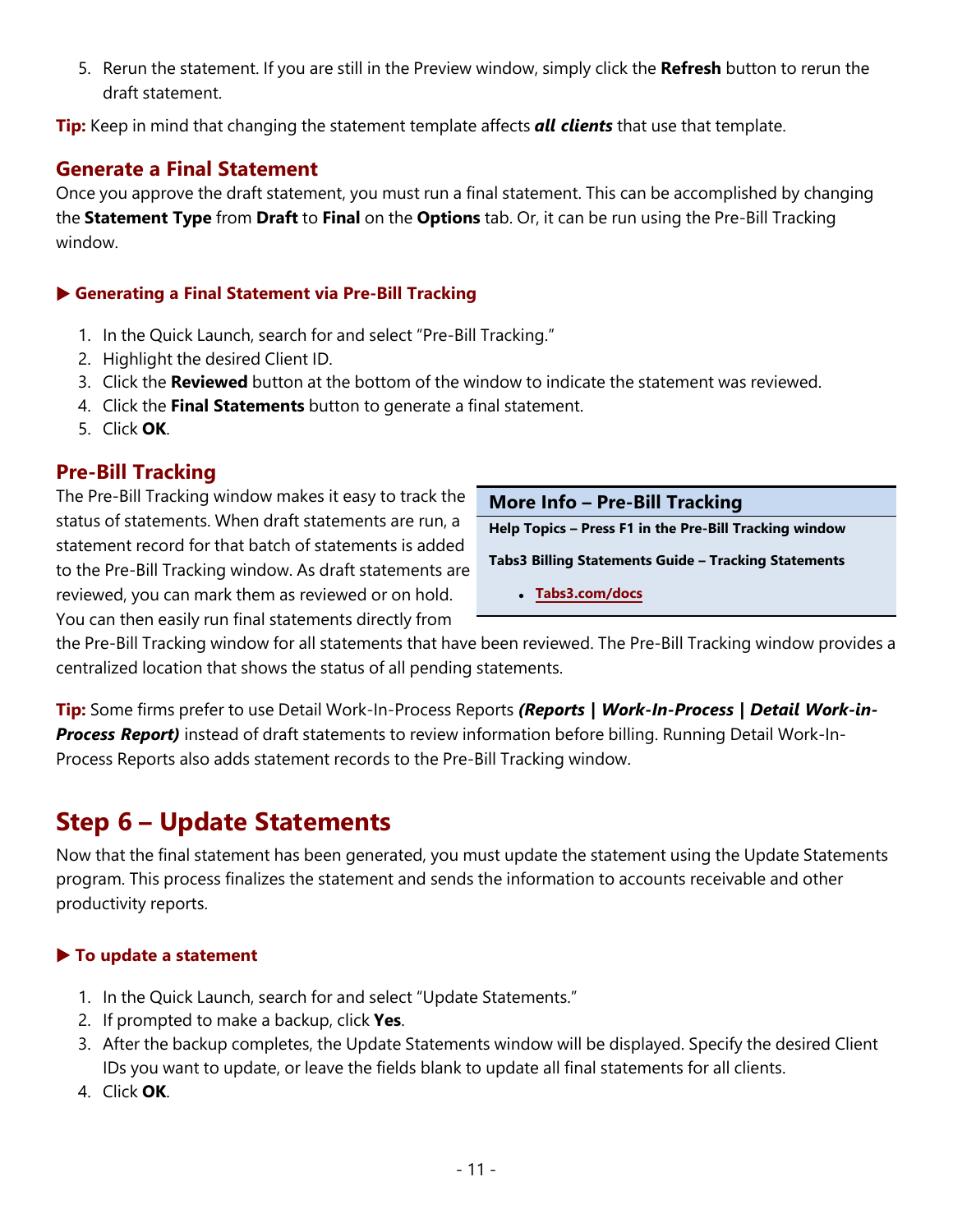## <span id="page-11-0"></span>**Step 7 – Print Accounts Receivable Report**

When statements are updated, the information is also updated in accounts receivable and other reports. Let's look at an accounts receivable report.

#### ▶ **To print a Summary Accounts Receivable Report**

- 1. In the Quick Launch, search for and select "Summary A/R Report."
- 2. On the **Client** tab, specify the desired client *(or leave the Client ID fields blank to select all clients)*.
- 3. On the **Options** tab, select any desired options.
- 4. On the **Format** tab, select any desired options.
- 5. Click **OK**.
- 6. Click **Preview** when the Print Summary Accounts Receivable Report window displays.

#### **More Info – Reports**

**Help Topics – Press F1 in the Accounts Receivable Report window**

**Training Video**

<sup>l</sup> **[Working](https://www.tabs3.com/t3rptvideo) with Reports**

**Tabs3 Billing Report Pack**

- <sup>l</sup> **[Tabs3.com/docs](https://www.tabs3.com/support/docs.html)**
- 7. After you've finished viewing the report, click the **Close** button at the bottom of the Preview window. You will be returned to the report window allowing you to run another report if desired.

**Tip:** There are additional accounts receivable reports available via the *All Actions | Reports | A/R Reports* group on the Home page.

**Tip:** After opening any report window, press *F1* while in the criteria selection window for the report. In the

heading bar of the help topic, click the **interpret icon.** This icon opens the Tabs3 Billing Report Pack, which shows an example of the report and provides detailed information for every item on the report.

## <span id="page-11-1"></span>**Step 8 – Enter Payments**

Upon receipt of a client's payment, you need to enter a payment transaction.

#### ▶ **To add payments**

- 1. From the Quick Launch, search for and select "Payment Entry."
- 2. Enter the desired Client ID. **Tip:** Notice that the client's accounts receivable balance is shown at the bottom of the window after specifying the Client ID.

| More Info - Payments |
|----------------------|
|----------------------|

**Help Topics - Press F1 in the Payment window**

**Training Video**

- <sup>l</sup> **Working with [Payments](https://www.tabs3.com/t3paymentvideo)**
- 3. Press *Enter* or *Tab* in the **Reference** field to add a new payment.
- 4. Enter the desired **Date**.
- 5. Click the drop-down button in the **Tcode** field and select the desired tcode.
- 6. Enter the **Amount**.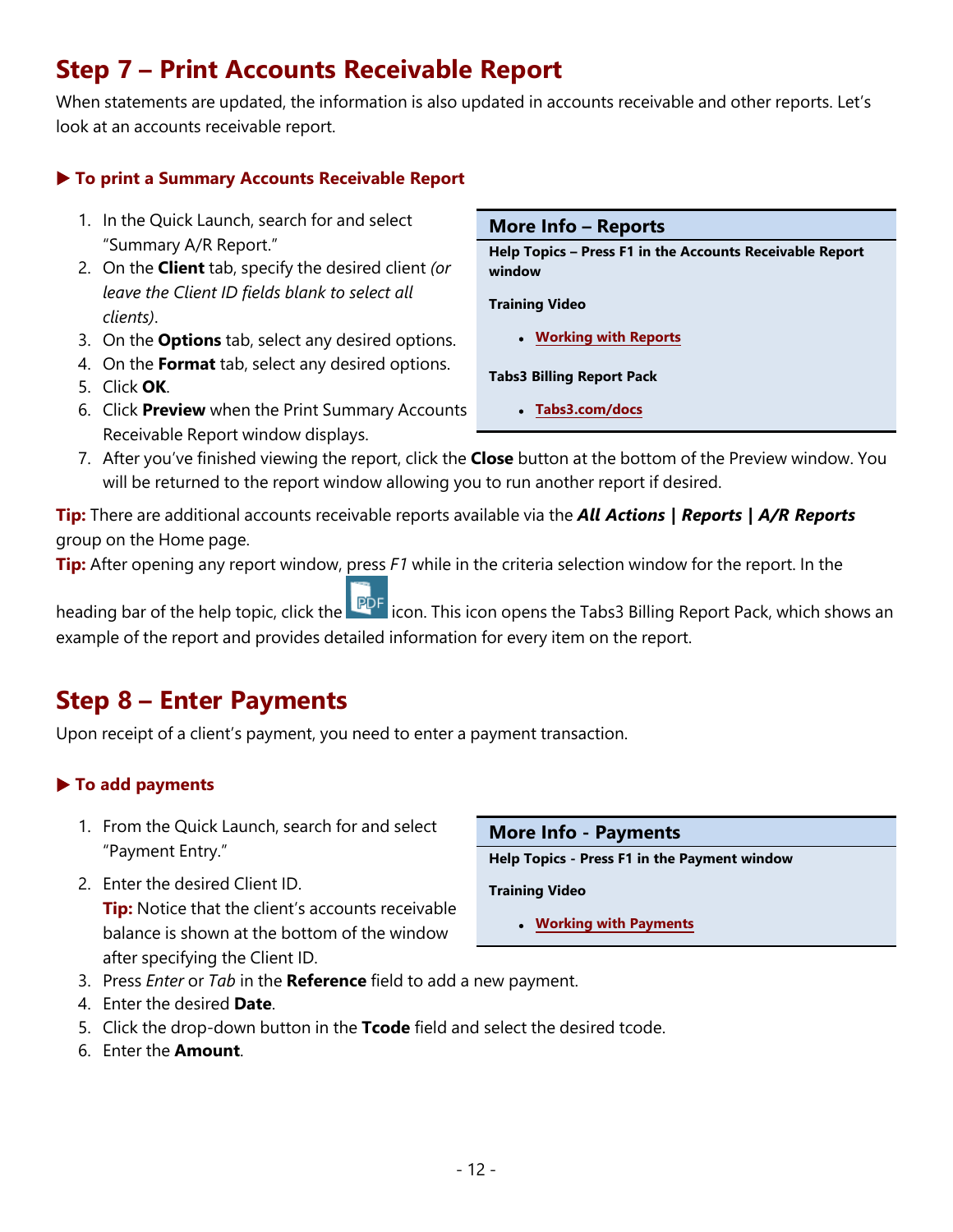- 7. Enter the **Description**.
- 8. Click  $\overline{\mathbf{B}}$  to save the changes.

Once the payment is entered, the accounts receivable automatically reflects the payment. However, in order to process the payment, a final statement must be generated and updated that includes the payment. This typically occurs when the next statement for the client is generated. If no other work will be performed for the client, then you can run a payment-only statement.

**Tip:** You can run a report of all cash receipts. In the Quick Launch, search for and select "Cash Receipts Report."

## <span id="page-12-0"></span>**Step 9 – Matter Manager**

The Tabs3 Billing Matter Manager shows client contact information, balance due information, work-in-process information, the date of the last statement and payment, client funds and trust balances, and a list of recent transactions and statements. You can launch the reports you run most often for individual clients. The PracticeMaster button launches the Matter Manager in PracticeMaster, which provides quick access to other matter related information.

#### ▶ **To launch the Matter Manager, do one of the following:**

- $\cdot$  Click the  $\bullet$  button on the toolbar.
- <sup>l</sup> From the **File** menu, click **Matter Manager**.
- In the Quick Launch, search for and select "Matter Manager."
- <span id="page-12-1"></span>• Press Ctrl+M.

## *Resources*

This Getting Started Guide provides you with the information you need to start using the software. There are many other resources available to help you learn the software.

# **Training Videos**

The Tabs3 Software include numerous training videos to help you learn the software. Training video libraries can be accessed via the Quick Launch by searching for and selecting "Training Videos."

## **Help**

Help is installed with the software and is easily accessed by pressing *F1*, by clicking the button, or in the Quick Launch by searching for and selecting "Help Topics." Help includes detailed information regarding specific programs. Clicking the button opens Help for the window you are currently using. Many times, reading the appropriate Help topic may be the fastest way to find your answer.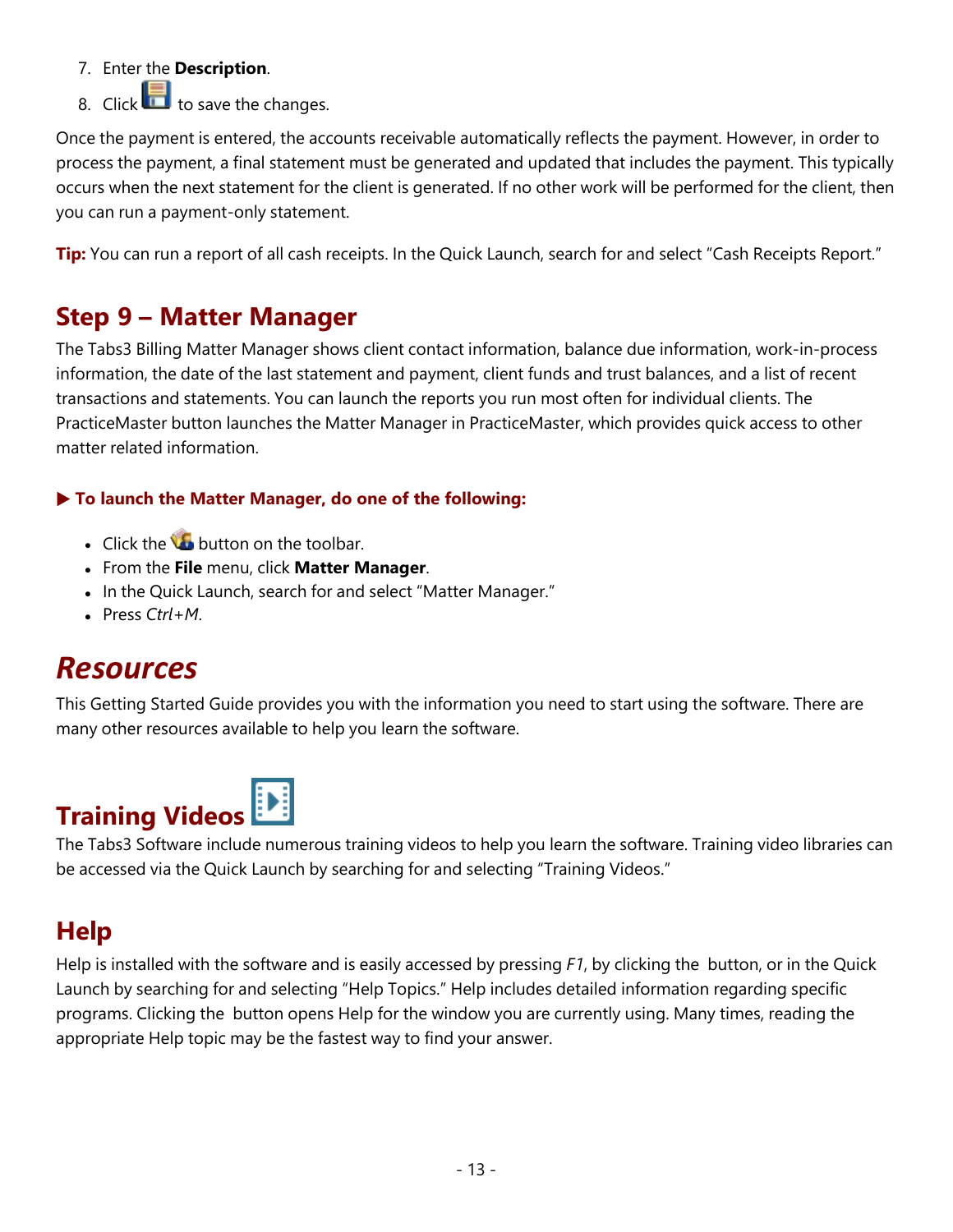## **Tabs3 Billing Guides and Report Pack**

There are multiple Tabs3 Billing guides and a Tabs3 Billing Report Pack installed with the software in PDF format. Shortcuts are created during installation. In the Quick Launch, search for and select "Documentation" for a list of all available Tabs3 Software Documentation. The guides include information on basic setup and use of the software. Tabs3 Billing has dozens of reports and the Tabs3 Billing Report Pack makes it easy to see examples of each report. Many firms will print this Report Pack as a reference guide for the various reports to help familiarize them with what is available. The guides and Report Pack can also be accessed via our website at **[Tabs3.com/docs](https://www.tabs3.com/docs)**.

### **Knowledge Base**

An extensive Knowledge Base with advanced information is available for Tabs3 Software users. The Knowledge Base contains information on Error Troubleshooting, Networking & Windows Issues, "How To" articles, and product-related articles. You can access the Knowledge Base via the Quick Launch by searching for and selecting "Knowledge Base," or from your Internet browser at **[support.Tabs3.com](https://support.tabs3.com/)**.

For example, as a new Tabs3 Billing user, you may want to read some common questions regarding Tabs3 Billing. Knowledge Base Article **[R11103](https://support.tabs3.com/main/R11103.htm)**, "Tabs3 Frequently Asked Questions," provides numerous questions and answers on various areas of the software. The Knowledge Base is intended to work in conjuction with the Help, by providing more focused and detailed information on certain topics.

## **Technical Support**

Tabs3 Software provide some of the best technical support in the industry. Service to our customers is extremely important to us—so much so that our motto is:

#### *Reliable software. Trusted service.*

Technical Support is provided at no charge with a maintenance plan and is available from 8:00 a.m. to 5:00 p.m. Central Time, Monday through Friday. If you have any questions, please feel free to call our Technical Support staff at (402) 419-2210. Email support can be requested via **[Tabs3.com/support](https://www.tabs3.com/support/support-email.html)**.

## **Tabs3 Consultants**

Tabs3 Software is available through a national network of over 250 consultants. Those consultants are small independent firms that specialize in the sales, installation, training, and support of billing, financial, and practice management software for law firms. By having consultants service all 50 states, you can work directly with a local person familiar with Tabs3 Software, who can provide personalized on-site installation, training, and support services. Visit our Web site at **[Tabs3.com/find-a-consultant](https://www.tabs3.com/find-a-consultant)** for a consultant near you or contact our Sales staff at (402) 419-2200.